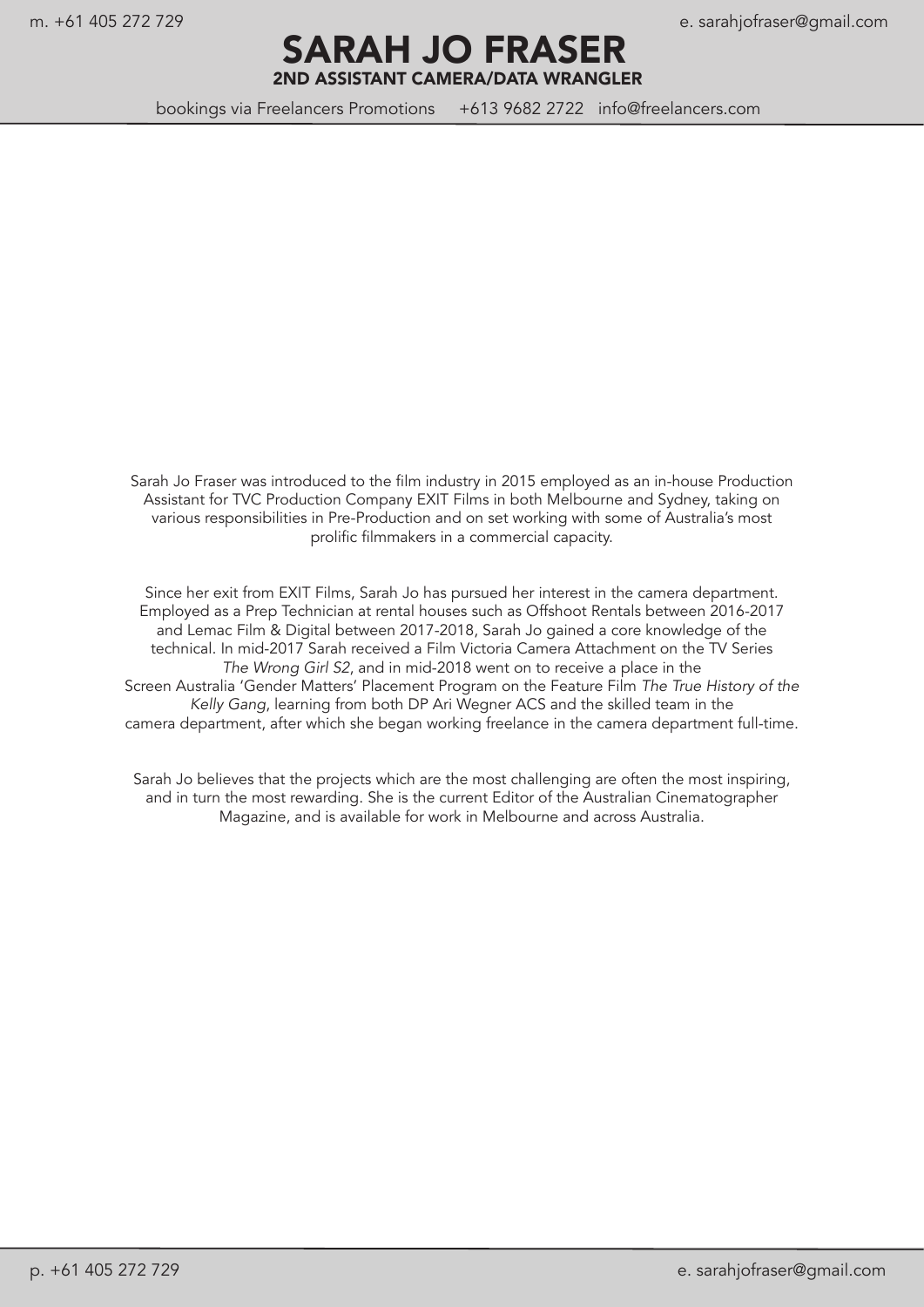# SARAH JO FRASER

2ND ASSISTANT CAMERA/DATA WRANGLER

bookings via Freelancers Promotions +613 9682 2722 info@freelancers.com

### FEATURES + DRAMA

#### 2022

*STAN*

#### 2021

*Bunya Productions*

*No Coincidence Media*

*ABC*

#### 2020

dir. Mark Williams dp. Shelly Johnson ASC *Zero Gravity Management*

*ABC*

#### 2019

*Future Pictures*

*Exile Entertainment*

#### 2018

*High Ground Pictures*

*Carver Films*

La Brea S2 US SERIES - C Cam 2nd AC / Addtl' 2nd AC - Sony Venice 2<br>Matchbox / NBCUniversal dp. Mark Wareham ACS & Damian Wyvill ACS *Matchbox / NBCUniversal* dp. Mark Wareham ACS & Damian Wyvill ACS

Bad Behaviour SERIES - B Cam 2nd AC - Alexa Mini LF dir. Corrie Chen dp. Tania Lambert ACS 1ac. Rebekah Hawkey

True Colours **SERIES - A Cam 2nd AC / C Cam Op (Addtl)** - Sony FX9 dir. Erica Glynn & Steven McGregor dp. Murray Lui 1ac. Leuke Marriott

We Are Still Here **FEATURE (ANTHOLOGY)** - **A Cam 2nd AC** - Alexa Mini (Rebel Art, Grog Shop, Woke) dp. Murray Lui 1ac. Duncan Scott

Rosehaven SERIES - A & B Cam 2nd AC - Varicam LT dir. Jonathan Brough dp. Murray Lui 1ac. Leuke Marriott/Bryn Whitie

Blacklight **Example 20 US FEATURE - Video Split Assistant** - Alexa Mini

Why Are You Like This? SERIES - A Cam 2nd AC - Alexa Mini LF dir. Adam Murfet & Jessie Oldfield dp. Shelley Farthing-Dawe ACS 1ac. Chris Pollitt

Lone Wolf FEATURE - 2nd AC - Alexa Mini/ Blackmagic Pocket Cinema 4K dp. Geoffrey Simpson ACS 1ac. Ange Sartore

Paper Champions FEATURE - **B Cam 2nd AC/Data Wrangler** - Alexa Mini dir. Jo-Anne Brechin<br>dir. Jo-Anne Brechin dir. dip. Rudi Siira 1ac. Drew Collins dp. Rudi Siira 1ac. Drew Collins

I Am Woman **In the US FEATURE - Cinematographer Attachment** - Alexa 65 dir. Unjoo Moon dp. Dion Beebe ACS ASC 1ac. Ricky Schamburg/Sally Eccleston **IAW Movie ACS** Assisted Placement

High Ground **FEATURE - 2nd Unit 2nd AC/ Main Unit 3rd AC (Addtl)** - Alexa Mini dir. Stephen Johnsondp. Andy Commis ACS 2u dp. Thom Neal 1ac. Ron Coe/Pietro Cusimano

Relic **FEATURE - 3rd AC (Addtl)** - Alexa Mini FEATURE - **3rd AC (Addtl)** - Alexa Mini<br>dir. Natalie Erika James dir. Charlie Sarroff 1ac. Matthew Jenki dp. Charlie Sarroff 1ac. Matthew Jenkins